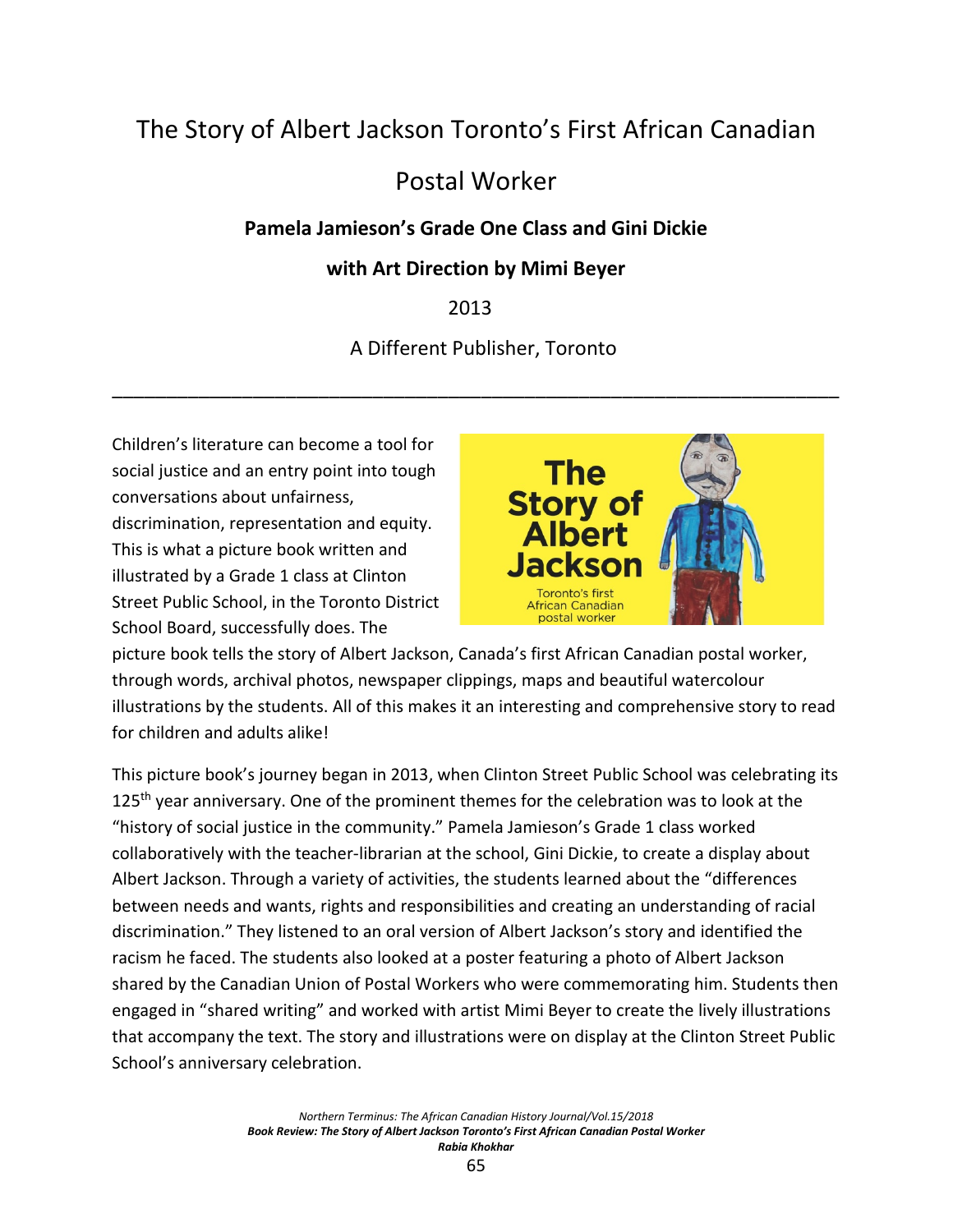*The Story of Albert Jackson: Toronto's First African Canadian Postal Worker* is based on the real life of Albert Jackson who was Toronto's first Black postal worker. Albert Jackson started his job at the post office in 1882, but because of the discrimination he faced, due to his skin colour, his colleagues refused to train him. Upset and frustrated with the way Albert Jackson was being treated, the Black community came together to protest the unfairness. The community activism involved writing letters to the newspaper and holding protests. Since an election was around the corner, Prime Minister John A. MacDonald heard their voices because he wanted votes from the Black community. Albert Jackson got his training and went on to work as a postal worker for 36 years!

As an elementary school teacher committed to social justice education and a graduate student researching representation in children's literature, I believe that this book is a great resource for the classroom. This book has a lot of potential for the classroom because it disrupts and moves beyond the "single story" of the Underground Railroad and slavery associated with the Black community. Albert Jackson in this picture book is depicted as a complete and complex character: he went to school, got a job, married, had children and owned a home. This set of events changes the stereotypical and limited narrative that often depicts Black people as always being "on the run" and not settling. Being enslaved and fleeing with his family is just part of Albert Jackson's story, but it's not the whole story. It matters that the story starts with "Albert Jackson was a postal worker" because this positioning illustrates that he was an important pioneer who contributed to the building of Toronto. For too long, schools have only focused on Black histories during a specific time in the school year — namely Black History Month. But this book offers a different story and gives teachers the opportunity to make their curriculum inclusive to represent the many identities in their classroom during the entire school year.

This book can also become an entry point into having age appropriate, yet critical conversations about issues of social justice with students. Students in Grade 1 can now discuss the meaning of discrimination, racism, respect, fairness, dignity and election through an interesting story. Through storytelling, students learn about the history around them and become socially conscious members of society. This book teaches students the language of social justice and offers them tangible strategies to use if they see something unfair happening in their classrooms or communities. It creates a space to have these conversations and also leaves room for further inquiry.

Teachers can also use this book as a resource to carry out the curriculum. It is not a book that has to be read *just* during Black History Month, but rather we can widen the scope and connect it to other parts of the curriculum. One way Kindergarten teachers can bring this story into their classrooms is through a writing or post office centre in their play-based classrooms. Primary